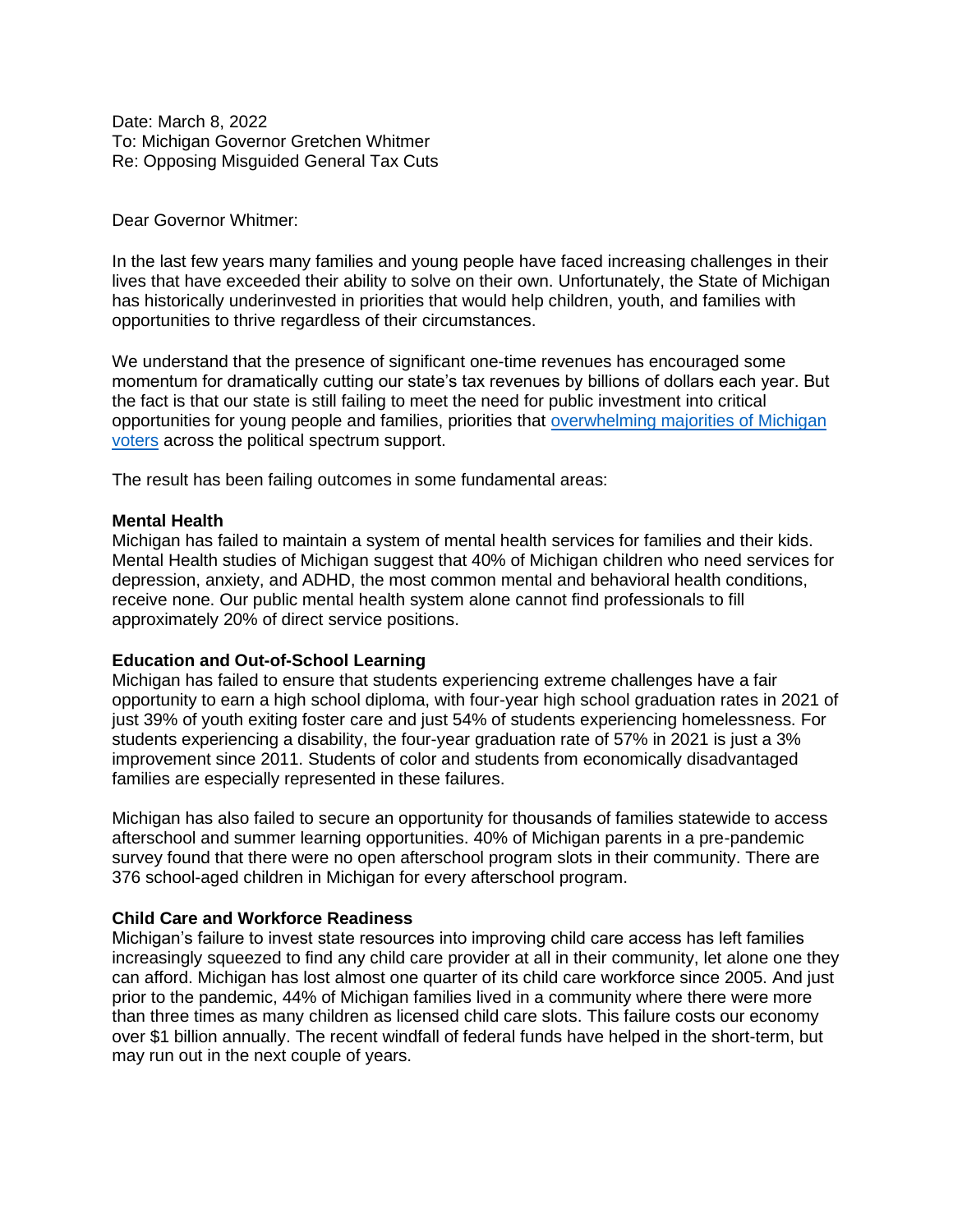Michigan has also failed to prepare thousands of working-age adults to take advantage of workforce development programs that could connect them with high-earning career options. Over 40,000 Michiganders aged 18-34 have less than a ninth-grade education.

Further undercutting our state's ability to meet the needs of our citizens would wind up costing working families and all taxpayers more in the long run:

- Young people would risk falling into the criminal justice system because they cannot find support at critical times, at high cost to themselves and to society.
- Parents and caregivers would lose jobs or pay increasingly higher out-of-pocket costs for essential services like child care or mental health.
- Young people would not get the help they need to acquire life-changing diplomas and credentials, holding back our whole economy.

Recent tax-cut proposals in Lansing will disproportionately benefit the highest-earning households in our state. A taxpayer earning \$200,000 or more is projected to receive almost four times as much in tax reductions as someone earning our state's median income of \$57,144. Someone earning \$1 million would receive 15 times more than what the median worker would receive.

We believe these changes do not reflect the values that should guide our state budget, which is to wield public investment to support families and young people in the areas where private investment alone has been proven to fail.

The current state budget surplus presents an opportunity to invest in these long-suffering needs that affect young people and families in every community across our state. We should not pass a general tax cut whose impact will run far longer than the current revenue surplus. We urge you to vigorously oppose any tax cuts and to prioritize tax policies that benefit families who shoulder the greatest challenges rather than the state's wealthiest earners.

Signed, Autism Alliance of MI Catholic Charities Diocese of Kalamazoo Child Care Network Comprehensive Youth Services, Inc. Council for A Strong America Detroit Parent Network Do'chas II Services for Youth Fight Crime: Invest in Kids Michigan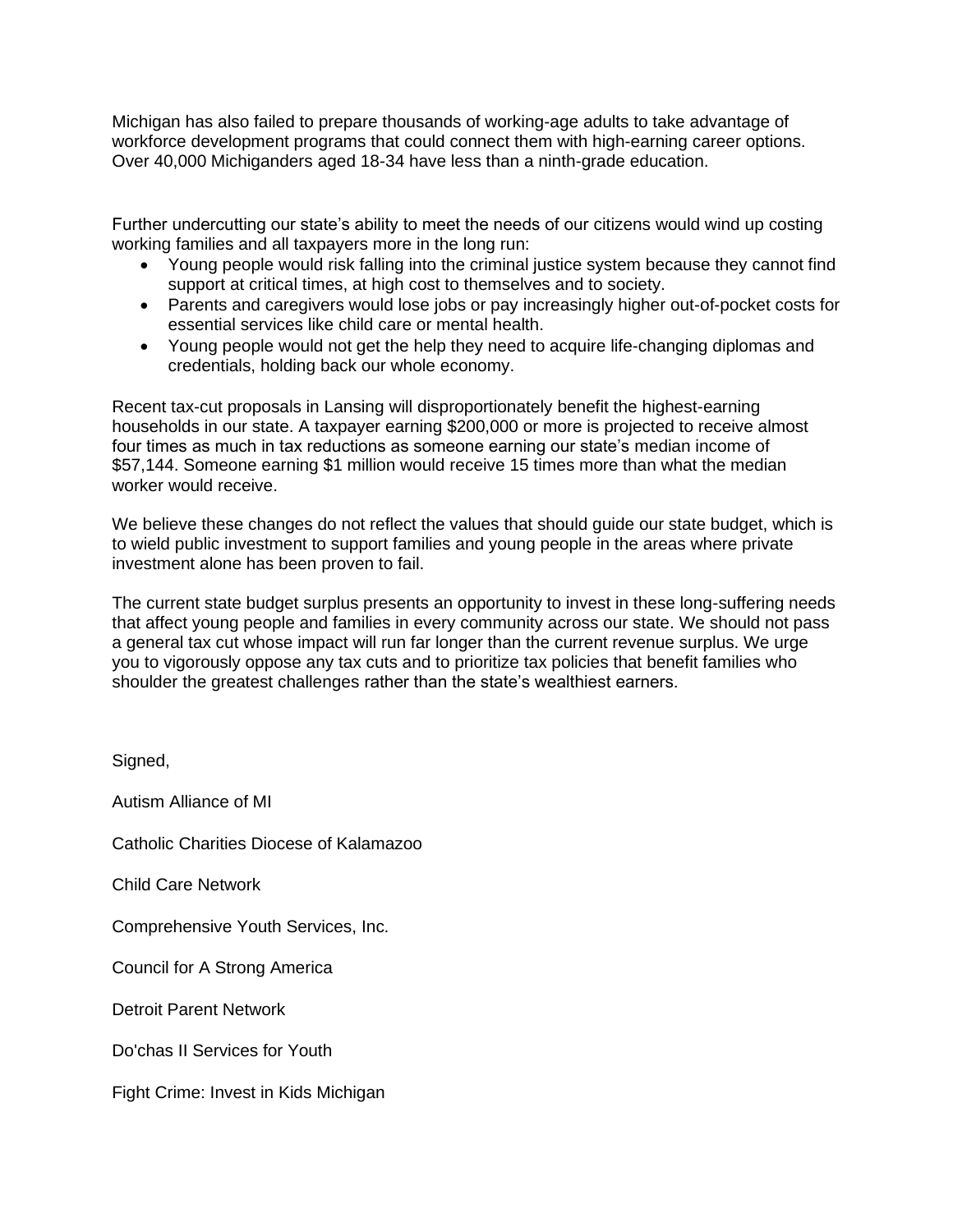Fostering Forward Michigan Fostering Success Michigan Jennifer Schwartz PLLC Kalamazoo County Ready 4s Licensed to Care Livingston Family Center, Inc. Maddy Day LLC & Associates Mecosta Osceola Youth Attention Center, Inc. Michigan Chapter American Academy of Pediatrics Michigan AEYC Michigan Association for Infant Mental Health Michigan Association of School Social Workers Michigan League for Public Policy Michigan Network for Youth & Families Michigan United Cerebral Palsy (MI-UCP) Michigan's Children Mission Readiness Michigan Mothering Justice National Association of Social Workers-Michigan Chapter Northstar EAP Packard Health Pulse at the WE Upjohn Institute Ready For School ReadyNation Michigan